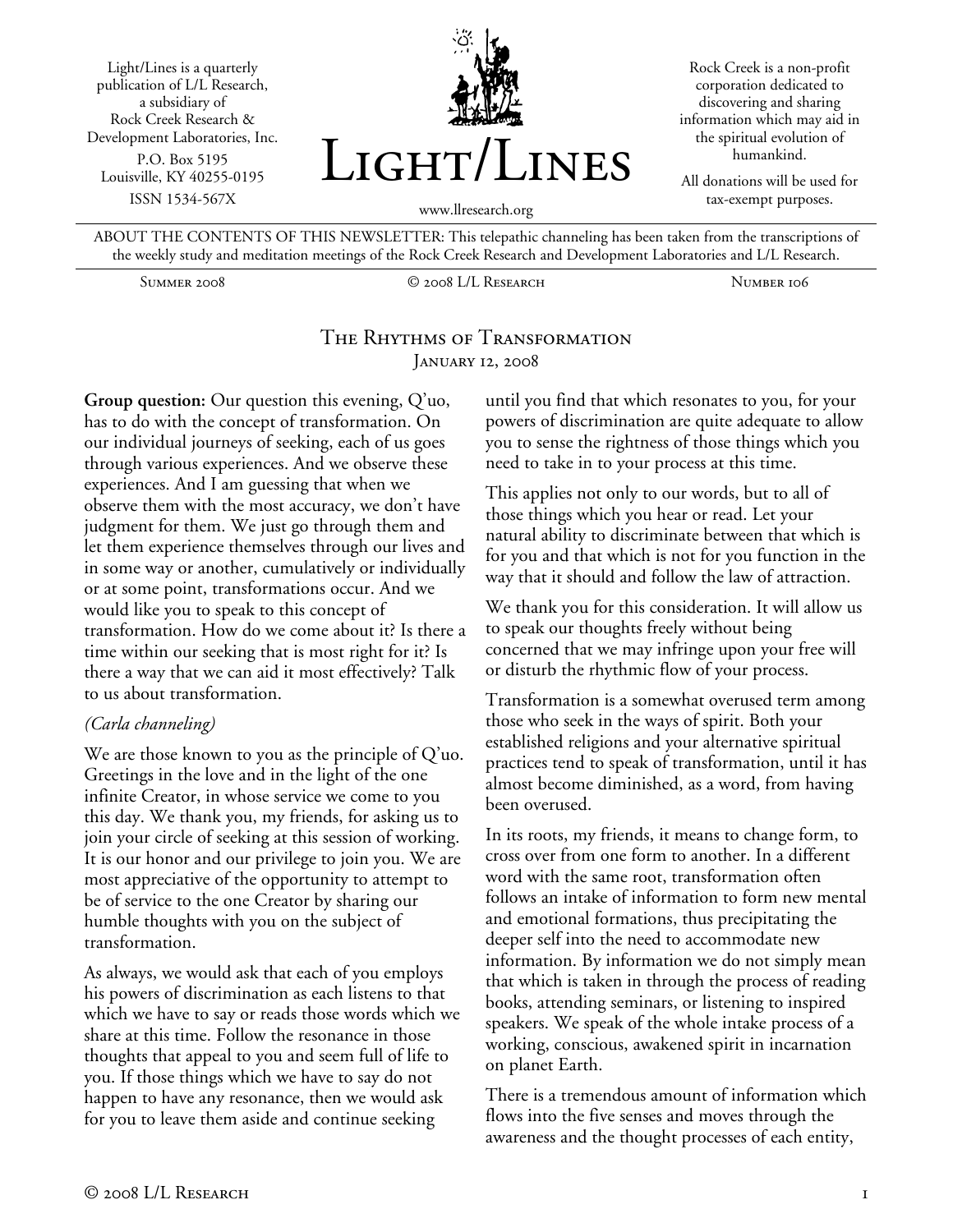all things being grist for the mill. So, transformation is a move from one stage or phase of life to another. It almost has the connotation or the inference of being that of a shape shifter, where you actually change your spiritual or metaphysical shape.

There are models of transformation which are helpful in thinking about times of change within the self as it undergoes realizations of accumulated information which have precipitated change. One model is the much clichéd butterfly. And there is some advantage to thinking of transformation using this model. The unawakened pupae and larvae go about their routines, eating and becoming ready to enter into a phase of development that is transformative in a way that changes the form of life from that which crawls to that which flies. And you may see that time of transformation as precipitated by the going into the cocoon of dealing with new thoughts and letting those thoughts marinate within your consciousness.

The thoughts and concepts which you have taken in can come from many, many sources; only partially those of the intellect and intellectual activities such as reading and discussing and pondering inspired thoughts or thoughts that you hope will be inspired. You also are processing the cumulative cycles of your feelings. And you are dealing with the challenges that you are experiencing in all of the various chakras, especially the first three chakras, in terms of those stages leading up to transformation.

And when, in the natural course of time, you spring forth from your cocoon you are indeed a new creature, looking at life from a slightly different vantage point: higher, broader. Little do you know that you also have become beautiful and are flying from person to person and thought to thought with life-giving pollen within your touch. You do not even know you are transmitting it, for the pollen of the awakened spirit is that of being rather than doing, and there is little of intellectual nature in how an entity becomes able to be of service to others by the very radiance of his being.

However, that model of transformation suggests that first you were unawakened and couldn't fly and now you are awakened and you can fly, first you were a slug, now you are beautiful. And such butterfly thoughts will actually get you nowhere.

For transformation is a cycle. It is an inevitable cycle. You will transform. You shall become a new

creature. The only question is whether or not you wish to accelerate the process of your own spiritual evolution. Those who are listening to these words and those who read them are those who wish to become more than they have been. That wish, in and of itself, will hasten the rate of speed of change in your life. For by wishing to be transformed and by being willing to be transformed, you make the space for being transformed.

Consequently, we would perhaps rather use the transformational model of the also much clichéd chambered nautilus, which outgrows [his] house and therefore enlarges his house, without ever leaving his house. Just in such a way do you enlarge your point of view as you move through these cocoon-like periods and emerge from them with the sense of having a new perspective which has created for you the self-perceived feeling of being a new creature. You continue to expand your awareness in a cyclical manner until such time as you pass from this environment through the gates of larger life, where you shall not lose a beat in continuing your spiritual evolution.

The rhythm of transformation is linked to several things and we shall look at various of them. Firstly there is the, shall we say, outer or non-chosen portion of transformation which has to do with your life-cycles. There is a natural tendency for each cell in your body to be born, mature and pass. And there is a natural time for each part of the experience of your incarnation to flourish and then to make way for a different experience, based simply upon the accumulation of time and experience in your incarnation. You have little control over this particular part of the cycle of transformation. It is part of your body, part of your mind, part of your emotions, part of the natural phases of life.

There is the part of transformation which is involved in very deep and subtle energies, such as the stars in your sky, the sun especially, and the moon. The monthly, annual and slowly revolving astrological patterns of your life will have some sway over the rhythm of your cyclical transformations.

And certainly the times that now are upon you, where the fourth density is virtually present, interpenetrating third density, has set you awash in energy tide after energy tide, so that you are constantly being washed with rhythmic waves of truth, love and understanding. This has the effect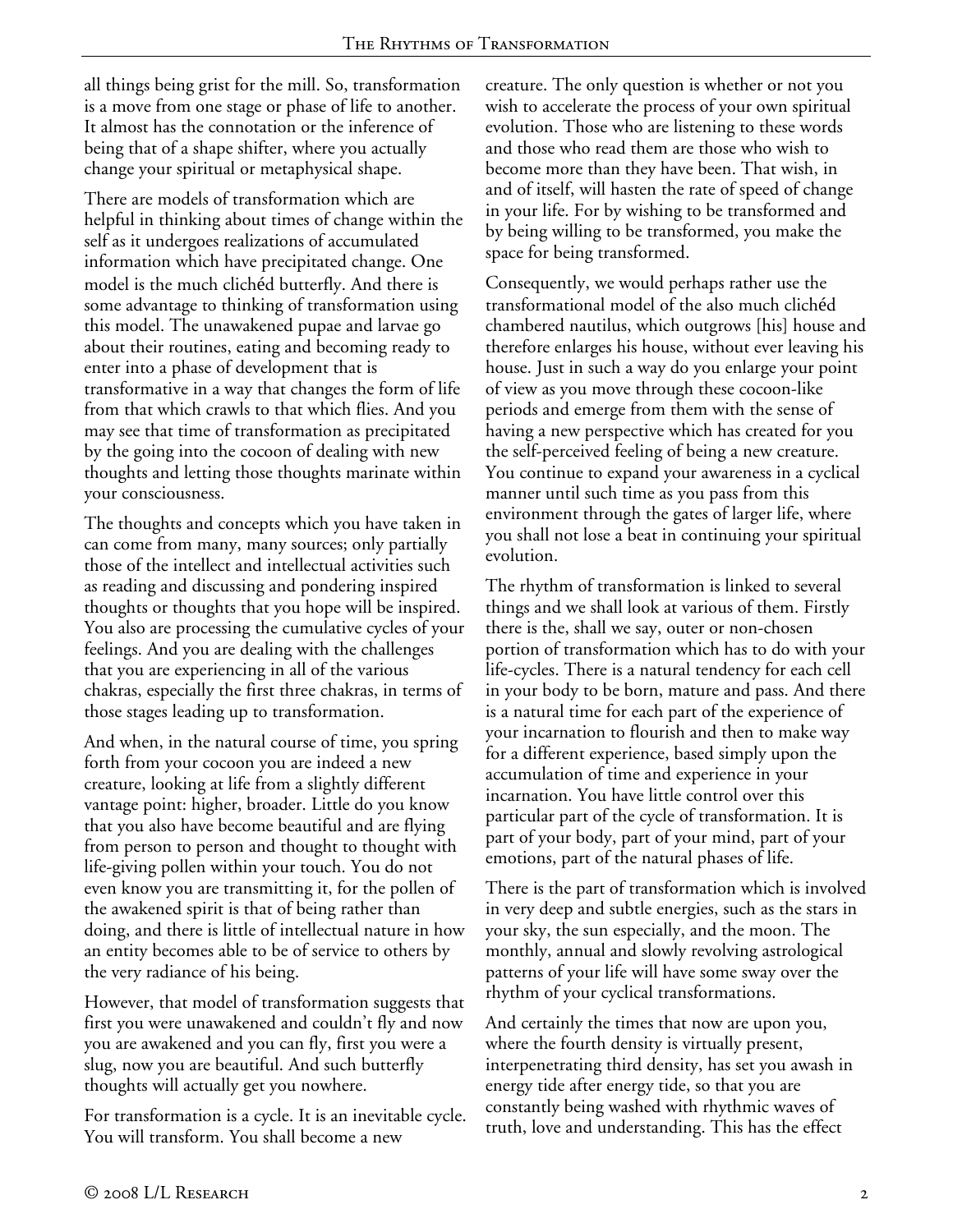upon anyone who is at all sensitive to these energies of creating a more lucid ability to look at the mirroring that is going on in your particular life at this time.

Each relationship which you have gives you a mirror for yourself. Just as in your dreams, each character represents a portion of yourself, so in the waking life each interaction with another entity shows you the mirror of yourself, in part, in the actions and behaviors, the thoughts and the concepts offered by that interaction. Consequently, you are constantly seeing portions of yourself mirrored in a somewhat distorted way by those who are in relationship with you.

All of these changes and chances, all of these natural cycles, create a basic default. The human was created to transform. That is the nature of the selfconscious, physical, mental, emotional and spiritual being that you are. That is your potential and that is your destiny: change from one form into another, from one kind of thought into another whole paradigm of thought. You cannot help but progress. So you may feel easy about whether or not you are changing, whether or not you are being successful at transforming. It is inevitable for you to go through transformation upon transformation and you do not have to push or thrust yourself towards transformation. You may relax in the knowledge that it is inevitable.

Then there is the part of the transformational experience which has completely to do with your will, your hunger, and your thirst for understanding and truth. The more passionate that you are about seeking the truth, the more you are able, as a metaphysical entity working in time/space, to have an effect upon the pace of your transformative rhythm. It is entirely possible for an entity who is awake and conscious and aware of the process of change to accelerate the pace of that change by quite a bit.

The fundamental transformation of a human being within incarnation is from that spiritual childhood of feeling that one is tossed about by outside forces and dependent upon luck and chance for the road one is on and the road one may choose to be on, to a more mature spiritual awareness in which the entity has taken responsibility for the occurrences and events of everyday life, realizing that in those very

events lies all the grist needed for the mill of transformation.

Consequently, if a seeker wishes to maximize the opportunity for accelerating the rate of spiritual evolution within this refinery of souls which is third density, the seeker may decide to begin to hone and focus his efforts by the focusing and whetting of his appetite for the truth.

The most effective tool in working towards transformation is the self-conscious living of the life. We are not talking about those who mull endlessly over every detail of their life and thought throughout each day, but rather we are talking about the most effective way to work towards transformation. The most effective resource is one's own ability to observe oneself without affecting that which is being observed.

The one known as Jim spoke of being aware that in transformation it was important not to judge. And this is the kind of objectivity about which we are speaking. It is indeed important, indeed central, to refrain from judgment as one goes through the collecting of information about the self that is necessary in order for the self to be offered up and thus become empty enough to have the space in which to transform.

It is ironic, is it not, that in the search for truth the answers lie not in discovering that which can be known, but in discovering that the secrets to the mystery of transformation lie in unknowing and faith. Faith is the most powerful force in the universe, it being another name for realized or positively realized love. You live in a universe made of love. The original Thought was a Thought of unconditional love.

As you transform, the core of your transformation is an awareness that has not been there before about the nature of your central or deepest self as being part of love itself or the creative principal, which is the one great original Thought of unconditional love.

As you become full of new information that brings you to a place of transformation, you suddenly discover that you are no longer full. You discover that this very fullness and sense of new life tips you into the corresponding and balancing awareness of oneself as knowing nothing. It is a devastating portion of transformation, this realization that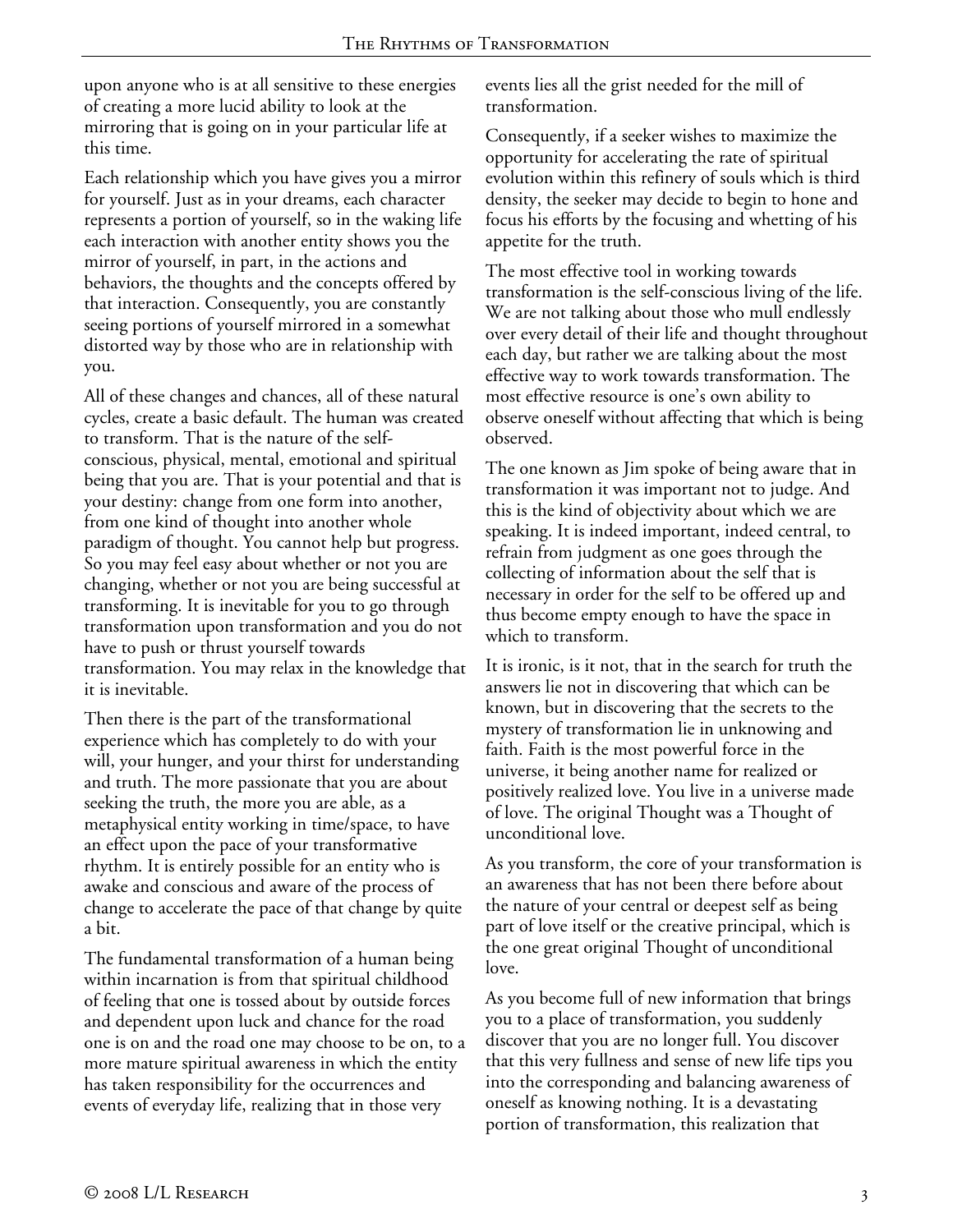nothing is known and that nothing can be known within the illusions of the Earth world.

Yet as one moves through that which has been called the Purgative  $\text{Way}^1$ , one becomes aware that one is utterly empty. And there is a kind of purity in that emptiness that is powerful. You become the Holy Grail which you seek because you are that cup which is now empty or that hand outstretched which has nothing in it, ready to receive that which is new, that which comes from the great original Thought to transform you as a creature so that you have become that which is new.

Then that cycle begins again, where you start from a new place in the spiral of evolution. It is as if it were, in a flattened spiral, the same place you have been before in this incarnation. Yet, because it is an upward spiral, you are always moving to that place you were before with a new mind, so that you meet that repeating theme or those repeating themes of your incarnation from a new place of observation and experience.

There are themes to most entities' incarnations, recurring leitmotifs<sup>2</sup> of the music of your life. For this instrument, for instance, the theme is the study of how to offer love without the expectation of return. It is a powerful lesson in that one learns again and again that one's life is not the life of one who reacts, but one who offers from the creative or generative heart that which is given without any expectation of anything in return.

Once one has begun to learn this lesson, one can begin to see how transformed one's life is by the ability to live as a part of the godhead principle; as one who is willing to let love flow through him. It is one of several very common themes for those who have come to this planet in order to be subject to the athanor $^3$  of experience. Each experience which one has becomes a source of possible catalyst. And as one pays more and more attention to one's catalyst, one becomes more and more able to recognize these recurring themes of incarnational-level lessons that are part of each entity's life in a unique way.

No two entities have the same exact incarnational lessons, for each has chosen those lessons carefully. Consequently, each person, as he transforms and becomes a new person, is offering an energy that has never been offered before in the infinite annals of the creation, for each transformation is from one unique being to another equally unique being.

We thank each for the power and the beauty of the energies which are being run during transformation. The courage of each in being able to go through these dark nights of the soul and to see the magical nature of the self is greatly appreciated by those of us who do not dwell within the veil of unknowing, but have access to the truth in a much less veiled way.

It may help those seeking to maximize their ability to be transformed and transformational beings to look at the essence of the shaman's experience. The shaman, whatever his nationality or culture, is basically that entity who chooses to go through the death experience while remaining alive.

Those of Ra spoke of the shamans of the time of Egypt, who used the pyramid to go down under the pyramid into that catafalque-like place where sensations were numbed and an entity was closed up from all incoming experience, thus mimicking the death process. After days spent within that tomblike place under the pyramid, the experience of death had been well met and the entity was then able to observe life with a delight and an appetite that would not have been available to the one who had not experienced that death of the senses, the death of sensation, the death of stimulation, shall we say.

The great vigor available to the shaman comes from that entirely organic and spontaneous delight which one who has been dead takes in life, after experiencing the deprivation of the dark night of the soul. Whether by the vision quest or by the steam and the heat of a sweat lodge, or by any of those transformative experiences that can be found

 $\overline{a}$ 

 $\overline{a}$ 

 $1$  St. John of the Cross is the church figure who most famously wrote about the medieval concept of the three ways or states, The Purgative Way, The Illuminative Way, and The Unitive Way. Another phrase for The Purgative Way is The Dark Night of the Soul. In this phase of development, the seeker empties himself of all the old matter of ego and culture to prepare himself for illumination. 2

 $A^2$  A leitmotif is a theme or melody that recurs throughout a musical piece to denote a character or a concept.

<sup>&</sup>lt;sup>3</sup> An athanor is an oven used by the medieval alchemist to transform base metal into gold.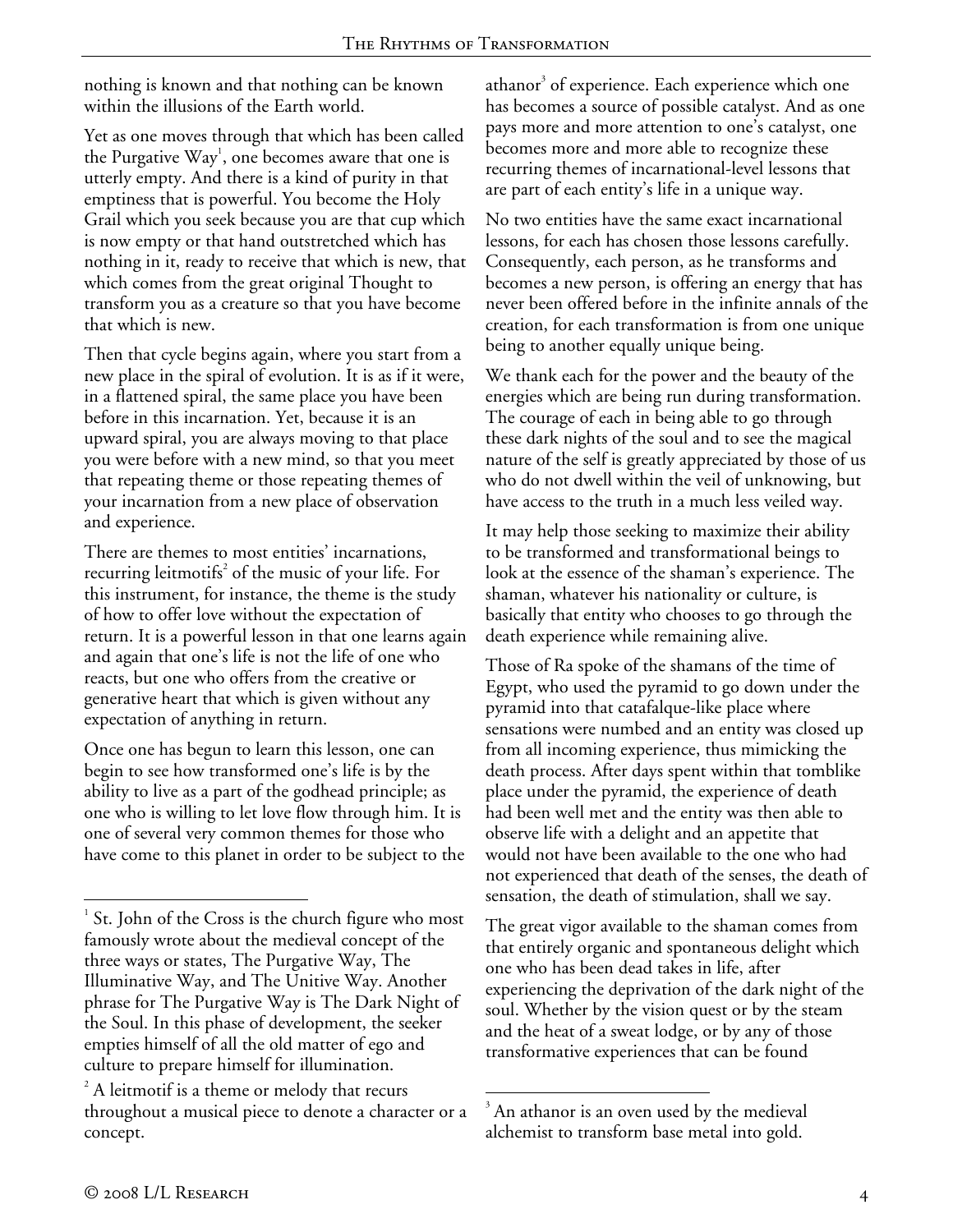throughout the various cultures of your planet, there is the completely novel experience of new life, new growth, new hope, and new beingness.

With each transformation there is more of an appreciation for the gift of awareness and an ever more transparent ability to allow things to move through one. One becomes a radiant being, not because one has more light within the self, but because one is more able to allow light to move through the energy body and out into the world. It is not that one becomes a more powerful ego, but that one has allowed to drop away from the self many things which were either blocking or dimming the light which moves through each entity within creation.

As entities become more spiritually mature they become more and more aware that they do not know anything. They become more and more aware that they are living in the now, and that this now is a beautiful, magical, wonderful moment, wherein two worlds meet, the world of phenomenal experience and the world of infinity and eternity.

They become aware of themselves as a place where these two worlds may express at the same time. They are embodied spirits and may feel both the day and the night, the heat and the cold and all of the dynamics of opposites that create the world of male and female, the Earth world. At the same time they are able to feel the energies of infinity and eternity move through them and create that consciousness which only time/space and timelessness can offer.

Gradually an entity becomes aware of himself as one who plays in the waters of time, much as an otter plays in the pool, leaping and jumping for the very joy of movement, rejoicing and enjoying the water and the sunshine and all that occurs in the rhythmic cycles of play. It is not that one takes oneself less seriously in terms of being willing to spend the life dedicating the self to the infinite Creator and to service to others, but rather it is that the burden of being a serious seeker falls away before the very organic and natural, lighthearted and merry vision of oneself and awareness of oneself as a creature of the one infinite Creator, not striving, but being. The feeling becomes almost one of curiosity. "Ah, I am in this present moment. Creator, where shall you toss me now? What is your will for me this day?"

We would at this time pause to ask the group if there are follow-ups to this central question before

we take other questions from you. We are known to you as Q'uo and we now pause.

**A:** I have a follow-up question. Is Don Juan Matus, the teacher of writer, Carlos Castaneda, real? Can you talk about him as an entity and a shaman?

We are those of Q'uo, and are of aware of your query, my brother. Because this question is part of your active process at this time, we find that we would be influencing you unduly were we to comment directly. We can, however, offer some thoughts connected with this query having to do with spiritual principles, if that would be acceptable to you, my brother.

### **A:** Yes, gladly.

We are those of Q'uo, and therefore are able to proceed in some way. We apologize that our desire to maintain our polarity causes us to refrain from more specific information.

One spiritual principal involved within your query which may be helpful to you is that of truth being untouched by its vehicle. That is, the question of whether one such as Don Juan Matus or Jesus the Christ or Zarathustra was real is irrelevant to spiritual seekers. Each thought that has been thought by any entity in creation has a reality. It has a vibrational nature. Depending upon the intensity of that thought, its life may be tenuous or powerful. And if a group of entities are working with the construct of a Don Juan Matus or a Jesus the Christ or a Zarathustra, then the thought forms connected with this entity build up and have a life of their own, with their vibrational characteristics depending upon the strength of those who come to form themselves by thinking along the lines suggested by one of these great teachers.

Another spiritual principle that is sometimes helpful when gazing at the writings of those inspired entities which have written is polarity.

## *(Side one of tape ends.)*

### *(Carla channeling)*

When an entity who is teaching is purely positive in polarity, there is within the teaching a flow of wisdom and compassion which does not have to do in any way with control over others. The magical systems of many of your cultures, including the socalled sects of the Christian religion, sometimes contain mixed polarity in that there is the attempt,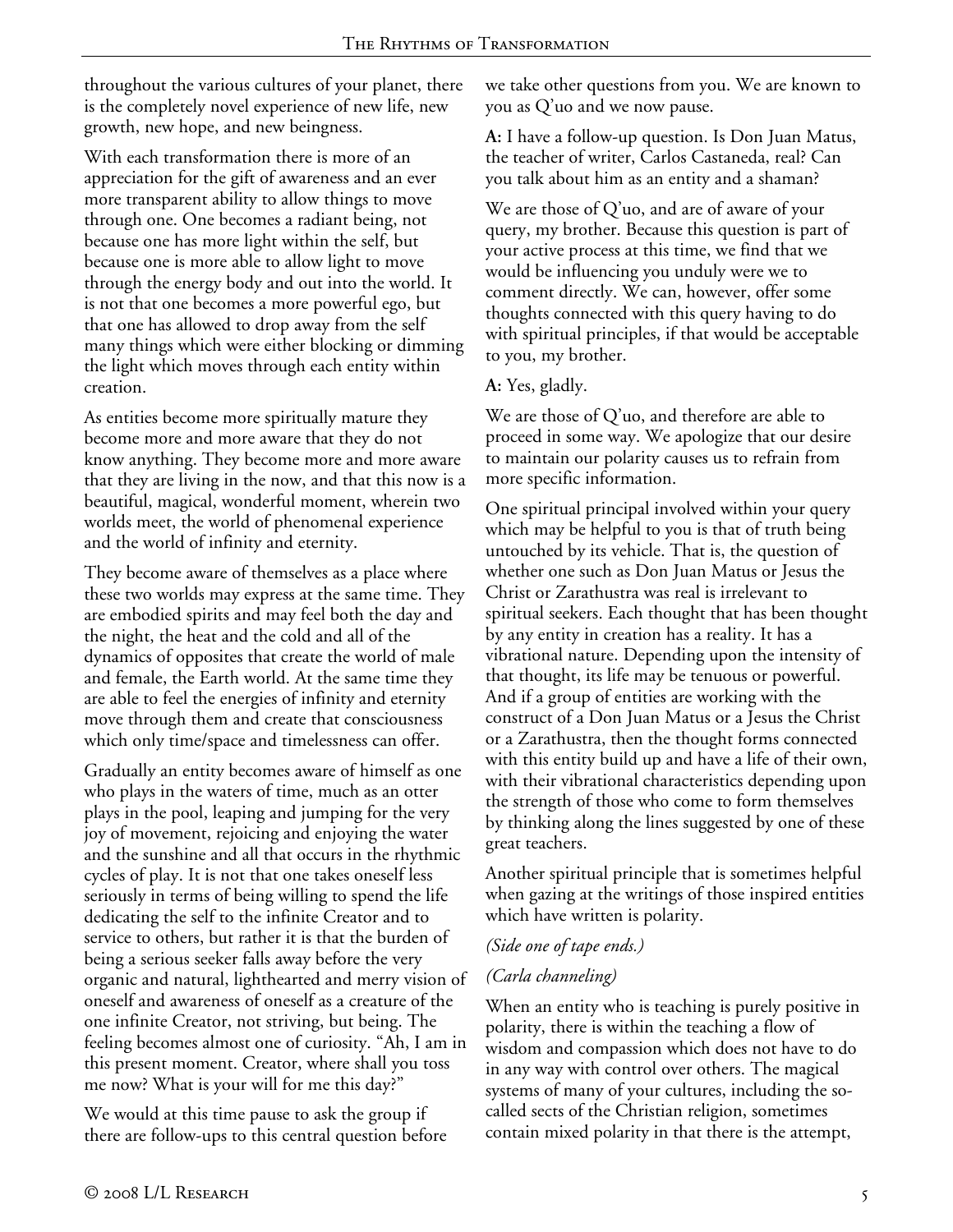either by the leader of a sect of a type of thought or by the organization that rises up around a leader or a professor of a certain system of thought, to control and manipulate entities or situations.

The positive polarity has no axe to grind, but exists in an energy of faith, love, gratitude and joy. Often wonderful teachings that are very positive in polarity are intermixed with teachings that have strongly moved into the energies of yellow ray, where there is the ability to work in groups. And instead of sinking into the group and allowing the group to express its worship and its practices on a spontaneous and radiant basis, there is the negative yellow-ray concern for the manipulation and disposition of its members, or of situations having to do with entities with whom it is in relationship.

We will encourage the one known as A and all of those who read concerning very helpful and interesting ideas such as the one known as Don Juan Matus offers in his system of teaching, to, again, as we said at the beginning of this session, maintain the most thoughtful discrimination so that you slow down the process of absorption of new material to the pace where you can absorb it in a considered and comfortable manner.

There is often a tendency towards impulsivity when one is surrounding oneself with the thoughts of a new source of inspiration. This impulsivity does not serve the seeker nearly as well as the attitude of being one who reflects and then lets go, and then reflects again and then lets go, so that one gradually deepens one's intelligence concerning a particular system of thought.

There are always pearls that are just for you, but there is almost always surrounding material that acts more as fertilizer than as jewel. So there is that process, when working with inspired material, of slowing that self down who is so eager for the fruits of this system to the pace that enables the seeker truly and genuinely to absorb material in a way that does not rush the fences of intellect and toss one into a situation where one is simply beginning to repeat by rote various things that a particular entity has suggested to be true.

May we answer you further, my brother. We are those of Q'uo.

*(Pause)* 

**A:** If you are asking me if I want more, I'd just as soon hear a question from someone else.

We are those of Q'uo, and therefore would ask if there is another query at this time?

### *(Pause)*

**Jim:** Not from me, Q'uo.

We are those of Q'uo, and believe that we have exhausted the queries in this circle of seeking at this particular session of working. That leaves us with regret in a way, for we have greatly enjoyed our ability to be a part of your seeking circle and to experience the beauty of your blended auras. Thank you so much for inviting us to share in your meditation. It has been a blessed experience for us and a wonderful opportunity for us to serve the infinite Creator in the type of service that we have chosen.

We leave this instrument and this group in the love and in the light of the one infinite Creator, encouraging each to seek the Creator in all things and to set the mind upon love, for that is that which is the truth. We are known to you as those of Q'uo. Adonai. Adonai vasu. <del>\$</del>

# NOTES TO OUR READERS

Summer's blessings and Greetings, dear Readers! What a joy it is to share energy with you on this fine, warm day under Kentucky's southern sun!

## **Summer Hiatus**

L/L Research is in its summer hiatus. Public meetings will resume on the second Saturday in September with a channeled meditation starting at 8:00 p.m. We will again plan to have channeled meditations on second and fourth Saturdays and silent meditations on first and third Saturdays. As always, visitors are welcome at any public meeting. Maps and a list of nearby hotels are available from our web sitecontact@llresearch.org.

## **Homecoming 2008**

There is still a place in the circle for you if you would like to attend Homecoming, which will be held at Camelot again this year over Labor Day weekend, starting at 6:00 p.m. on Friday, August 29 and ending at 9:30 p.m. on Sunday, August 31. The curriculum will be driven by the attendees, as each